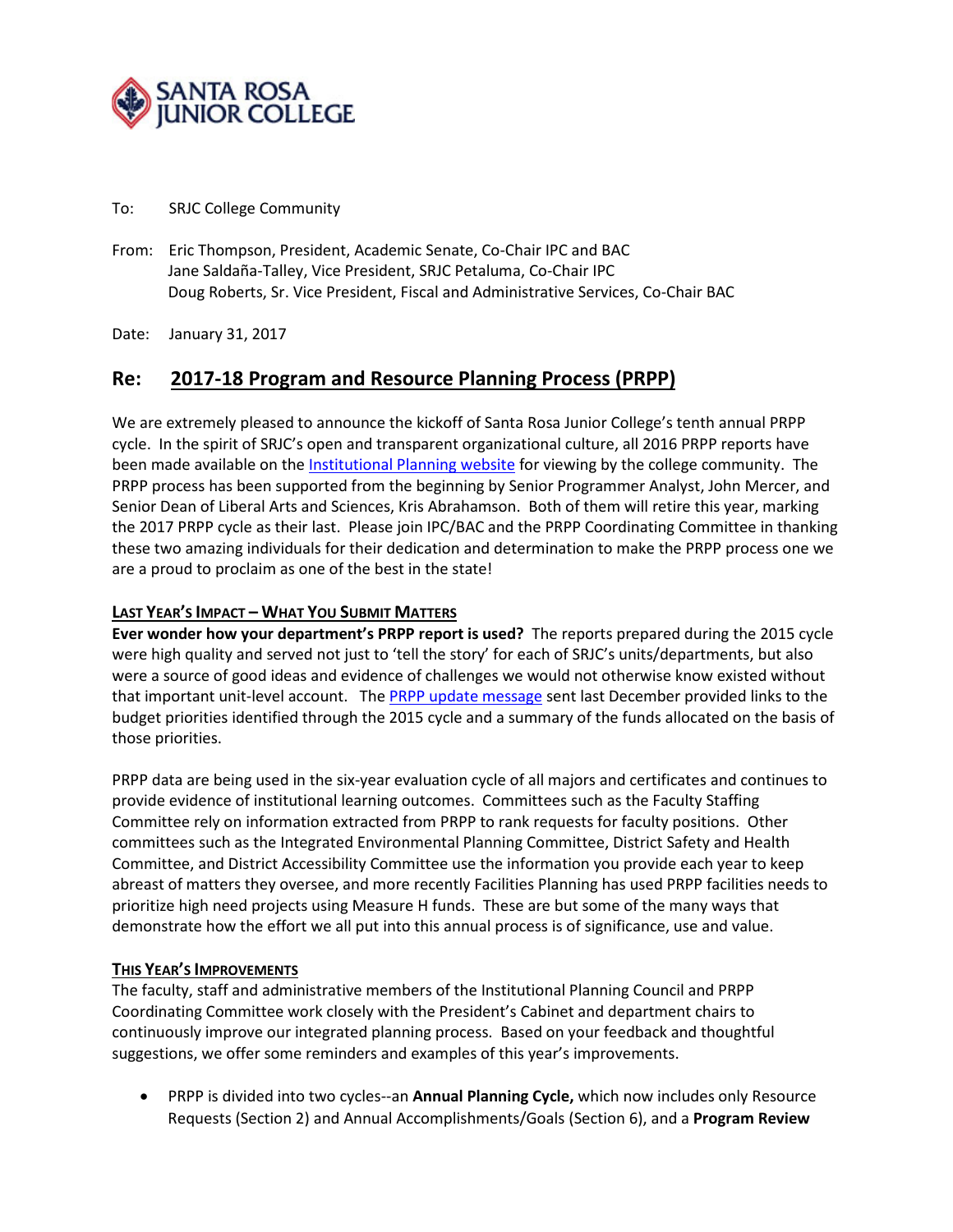**Cycle**, completed every third year (starting in 2018), which will in addition to the sections required in the Annual Planning Cycle, include: Overview (Section 1), Alignment with College Wide Goals and Strategic Plan (Section 3), Student Learning Outcomes (Section 4) and Performance Measures (Section 5).

- For **Spring 2017**, all units need only complete sections 2 and 6 for the **Annual Planning PRPP.**
- Prompts have changed over the years. Editors and approvers are strongly encouraged to use this year's abbreviated cycle to review the content in each section of their PRPP to ensure it matches prompts in the *[2017 Writer's Guide](https://bussharepoint.santarosa.edu/prpp/Current%20Documents/PRPP%20Writer)*. The more you cleanup in advance of next year's full Program Review cycle, the easier it will be for you next year. The complete *[2017 Writer's](https://bussharepoint.santarosa.edu/prpp/Current%20Documents/PRPP%20Writer)  [Guide](https://bussharepoint.santarosa.edu/prpp/Current%20Documents/PRPP%20Writer)* is accessible from within the PRPP template by clicking on the **interpretent on** The easiest way to

access individual prompts is by clicking on the  $\bigcirc$  icon to the left of the section name.

- **Prompt changes** this year are relatively minor and are noted in red throughout the *[2017](https://bussharepoint.santarosa.edu/prpp/Current%20Documents/PRPP%20Writer)  [Writer's Guide](https://bussharepoint.santarosa.edu/prpp/Current%20Documents/PRPP%20Writer)*. Several prompt changes of note include:
	- o **Section 2.3d – Analysis of Faculty Staffing Needs** now redirects editors to the Faculty Staffing Committee website for forms and process.
	- o **Section 2.4c – Instructional Equipment and Software** to enable a more efficient allocation of annual Instructional Equipment/Library Materials (IELM) funds, separate Software requests from IELM, and clearly identify items that require funding.
	- o **Section 4.1c – Student Learning Outcomes Reporting** has been deleted in lieu of the current practice of documenting SLOs on the SLO SharePoint site.
- Parts of the PRPP deemed not useful to chairs, deans and managers (such as complicated accounting ratios, detailed account codes, and requirements to cost out position requests) have been eliminated.
- Users now have the ability to save or print the complete PRPP report or just the annual report.
- Most sections are much easier to use and function much like Word documents or Excel spreadsheets.
- Users are now able to 'hide' columns in spreadsheet sections.

PRPP trainings will be scheduled in February, March and early April. A message will be sent out to dl.staff.all when those are scheduled. Training sessions are open to anyone at SRJC, but especially those editing or contributing to the unit/department's PRPP.

## **2017/18 BUDGET FORECAST – GOVERNOR'S BUDGET PROPOSAL BRINGS DISAPPOINTING NEWS**

With the background of a projected \$5.8 billion *shortfall* in budgeted revenues for the state in 2016-17, Governor Brown presented his budget proposal for 2017-18 on January 10. From that, SRJC can count on an approximately \$1.9 million increase in "ongoing" Unrestricted General Fund revenues. This is somewhat disappointing, given that the Governor proposed an overall net \$400 million funding increase for the community college system. New and continued "one-time" funding includes:

- \$94.1 million for a 1.48% COLA to be received as "on-going" Unrestricted General Funds
- \$23.6 million for a 0.37% Base Increase to be received as "on-going" Unrestricted General Funds
- \$79.3 million for Statewide Enrollment Growth of 1.34% that would be received as "on-going" Unrestricted General Funds
- \$8.5 million that would be received as "on-going" Restricted (or Categorical) General Funds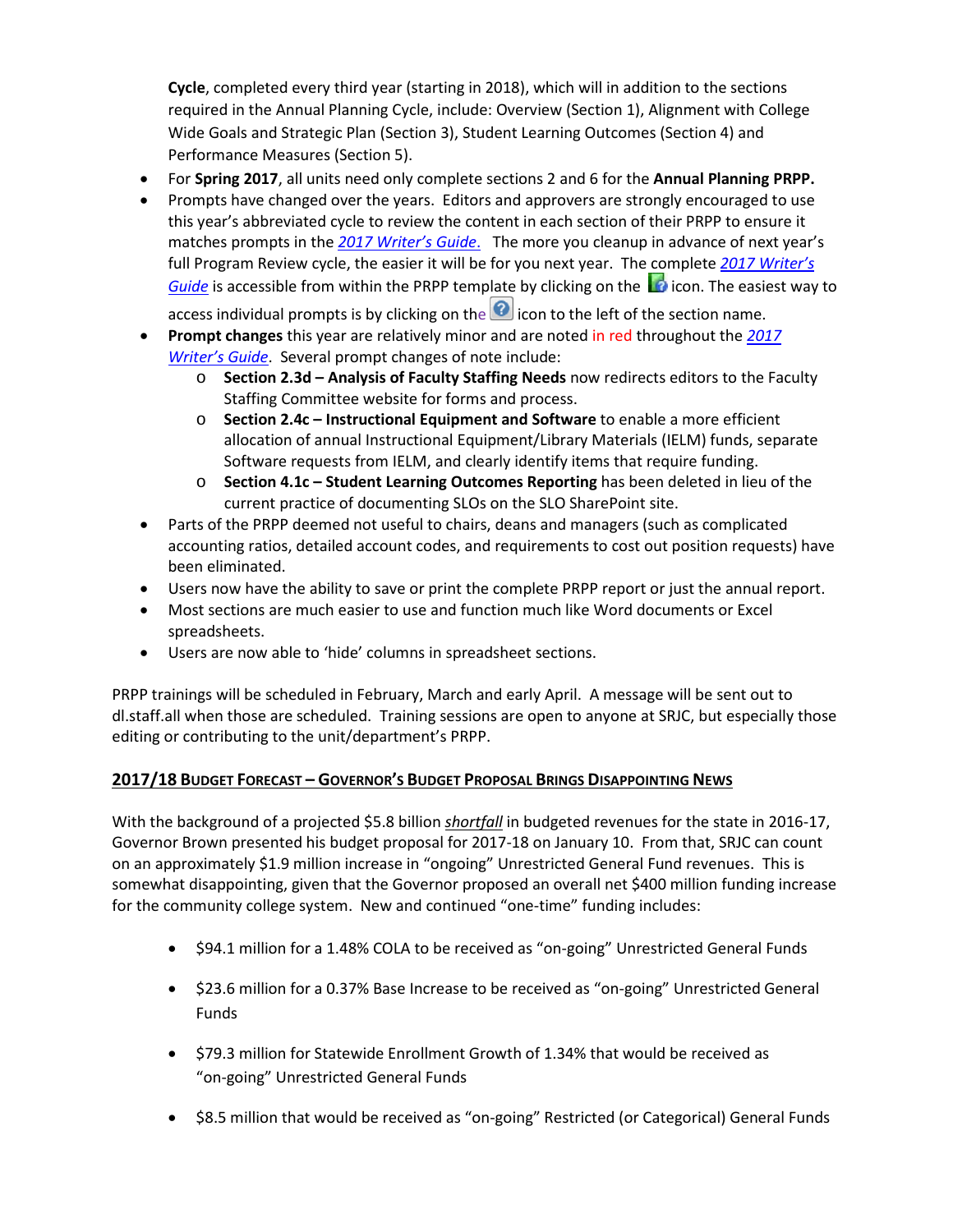• \$282.0 million that would be received as "one-time" Restricted (or Categorical) General Funds

**Regarding Growth Funding:** Over the last few years, the District has been losing enrollment, so the \$79.3 million that is available for statewide growth in 2017-18 is not expected to result in any funding for SRJC. The only ongoing funds upon which the District can rely is the \$1.5 million to be received as SRJC's portion of the 2017-18 1.48% COLA and the \$0.4 million for the 0.37% Base Increase.

Unlike the two previous years, the Governor made no "one-time" funding available for the Unrestricted General Fund in 2017-18. It should be noted that in 2015-16 and 2016-17, the District received \$10.2 million and \$1.8 million, respectively, in one-time funds.

In the Restricted General Funds, the District can count on some substantial increases from the \$150 million available for **Guided Pathways** funding, though, at the moment, the amount to be received by SRJC has yet to be determined by the State Chancellor's Office. This money is "one-time."

In the other areas of "one-time" Restricted General Fund revenues, the District will see approximately \$0.7 million, in 2017-18, for the funding of **Deferred Maintenance/Physical Plant and Instructional Equipment/Library Materials (IELM)**. This is a significant reduction from the \$3.2 million that the District received for 2016-17. It is also estimated that the District will receive approximately \$0.9 million in **Proposition 39, Energy Saving Projec**t funding. This is an increase over the \$0.7 available in 2016-17.

As many are aware, of particular concern to ACCJC is the District's continued "Structural Imbalance," where ongoing expenditures exceed ongoing revenues. By March 1, 2017, the District has been asked by ACCJC to provide documentation as to how the District plans to eliminate this imbalance (which is currently estimated to be \$3.2 million). In response, the District has developed a three-year plan that eliminates the imbalance, by using sustainability projects to reduce utilities costs, increasing revenues from non-resident enrollments and contracted leases/commissions.

When considering the automatic PERS and STRS increase for 2017-18, estimated at \$1.5 million for SRJC, and the loss of \$1.1 million in Base Apportionment revenue due to the District continuance of being below the 20,000 FTES threshold beyond the stability period, the District is looking at having to cover a negative \$2.6 million impact. Even if all of the \$1.9 million in new funding is applied to the aforementioned, the District still has a \$700,000 problem to overcome in its Unrestricted General Fund.

There will be some opportunity, for program/expenditure expansion in the Restricted General Fund Categorical Programs, but for all other programs funded through the Unrestricted General Fund the expectation will unfortunately require a reduction in expenditures and the provision of services.

The District is asking everyone to plan on continued limited Unrestricted General Fund resources and focus expenditure requests on the most critical needs.

## **COLLEGE MISSION AND STRATEGIC PLAN – A COLLABORATIVE STATEMENT OF WHAT WE DO**

The Sonoma County Junior College District (SCJCD) [Vision, Mission Statement and Values](http://www.boarddocs.com/ca/santarosa/Board.nsf/Public?open&id=policies) (Policy 1.1) [from Board Docs *Active Policies* page, click on *Section 1: Philosophy, Mission and Goals*] were approved by the Board of Trustees in 2013-14 along with the [2014-2019 Strategic Plan.](http://strategic-planning.santarosa.edu/) All PRPP requests are directly linked to both the College Mission and Strategic Plan.

#### **STRATEGIC PLAN IMPLEMENTATION AND ACCOUNTABILITY – KEEPING TRACK OF OUR PROGRESS**

Implementation of SRJC's Strategic Plan is monitored by the Institutional Planning Council (IPC). Annual progress reports are made each year to the Board of Trustees, President's Cabinet and to the college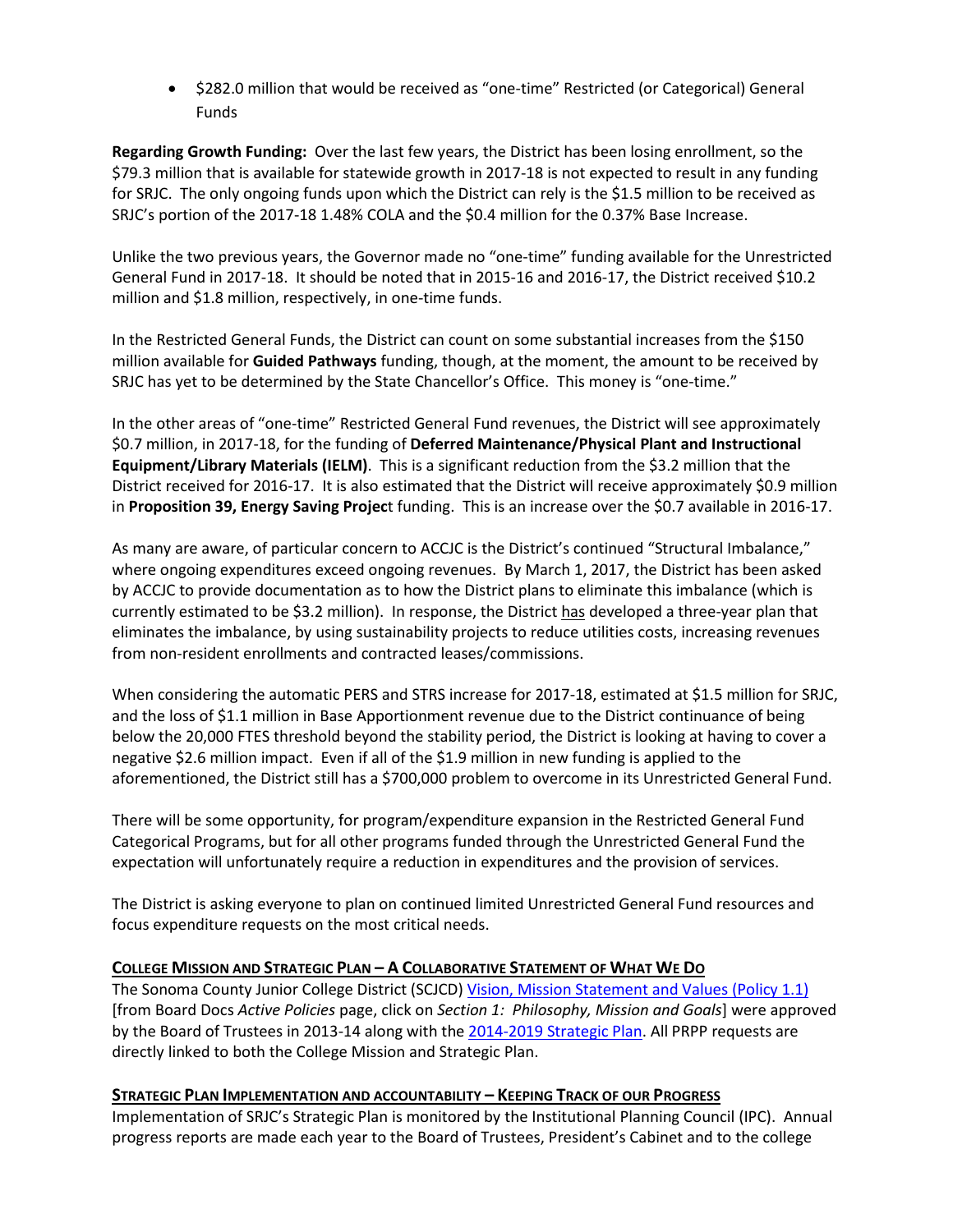community during PDA workshops and periodic planning summits. SRJC's interactive [Strategic Plan](http://strategic-planning.santarosa.edu/)  [Scorecard,](http://strategic-planning.santarosa.edu/) developed by the Office of Institutional Research, continues to receive statewide acclaim for its ease of use in monitoring goal accomplishment, and is updated as new data becomes available. [Planned Activities and timelines for each Strategic Plan goal](http://planning.santarosa.edu/sites/planning.santarosa.edu/files/Strategic%20Plan%20Summary%20of%20Planned%20Activities-Timeline.pdf) have been established for the Strategic Plan. Core indicators have been identified and are linked in the Scorecard to each goal, baseline data has been reported, and long-term targets and timelines to completion have been set for most [core indicators.](http://strategic-planning.santarosa.edu/) In spring 2016, IPC conducted a [Strategic Plan Goals](https://planning.santarosa.edu/sites/planning.santarosa.edu/files/Strategic%20Plan%20Goals%20Review%20-%20Executive%20Summary.pdf) Review to assess implementation and evidence of accomplishment at the mid-point of our five-year plan. Conclusions and recommendations from this review, along with [a Mid-Term Report Card](https://planning.santarosa.edu/sites/planning.santarosa.edu/files/Strategic%20Plan%20Mid-Term%20Report%20-%20Nov%208%202016.pdf) survey of SRJC's college community were shared with the Board of Trustees in November and findings have been posted to the Institutional Planning website.

For more planning-related information, we invite you to explore the Institutional Planning website at [http://planning.santarosa.edu.](http://planning.santarosa.edu/)

# **SANTA ROSA JUNIOR COLLEGE PROGRAM AND RESOURCE PLANNING PROCESS (PRPP) TIMELINE OF ACTIVITIES**

| November   | Supervising Administrators/Managers notify the Vice Presidents of any changes to the                |
|------------|-----------------------------------------------------------------------------------------------------|
| 2016       | editor or approver lists                                                                            |
|            | Program/units request any changes to the program/unit configuration (requires<br>$\blacksquare$     |
|            | approval of Supervising Administrator and Vice President)                                           |
| December   | Changes to editors/approvers and program/unit configurations completed<br>٠                         |
| 2016       | 2016 PRPPs rolled to 2017 by December 23rd<br>٠                                                     |
|            | Core Data posted on PRPP website<br>П                                                               |
|            | https://bussharepoint.santarosa.edu/prpp/default.aspx for all units                                 |
| January    | IPC launch of 2017/18 PRPP Annual Cycle - Sections 2 and 6 ONLY<br>п                                |
| 2017       | Academic Data posted on PRPP website for all Academic units<br>٠                                    |
|            | FT/PT ratios, faculty within retirement range and curriculum currency posted on PRPP<br>٠           |
|            | website                                                                                             |
|            | All units working on PRPP for 2017/18<br>٠                                                          |
| February   | Any additional or unique data provided by Vice Presidents to their components<br>٠                  |
| 2017       | <b>Training - TBD (SR)</b><br>П                                                                     |
|            | All units working on PRPP for 2017/18<br>٠                                                          |
| March      | Distribution of 2017/18 Budget Development Worksheets on or before March 3rd<br>٠                   |
| 2017       | to be used in conjunction with PRPP                                                                 |
|            | Training - TBD (SR)<br>П                                                                            |
|            | <b>Training - TBD (Petaluma)</b><br>F                                                               |
|            | Continue working on PRPP for 2017/18<br>٠                                                           |
| April 2017 | <b>Training - TBD (SR)</b><br>П                                                                     |
|            | On or before Friday, April 14 <sup>th</sup> – Deadline for completion of PRPP for all<br>П          |
|            | programs/units - For Academic Affairs deadline for all Section 2 resource requests                  |
|            | Dialogue between supervising administrators/managers and program/units<br>٠                         |
| May 2017   | Budget Development Worksheets due to accounting May 5 <sup>th</sup> for incorporation into the<br>٠ |
|            | <b>Tentative Budget</b>                                                                             |
|            | Academic Affairs clusters, Student Services, and SRJC Petaluma discuss priorities for<br>٠          |
|            | faculty, non-faculty staffing, instructional equipment, non-instructional equipment and             |
|            | technology, facilities, and budget requests                                                         |

## **2017/18 PLANNING CYCLE**